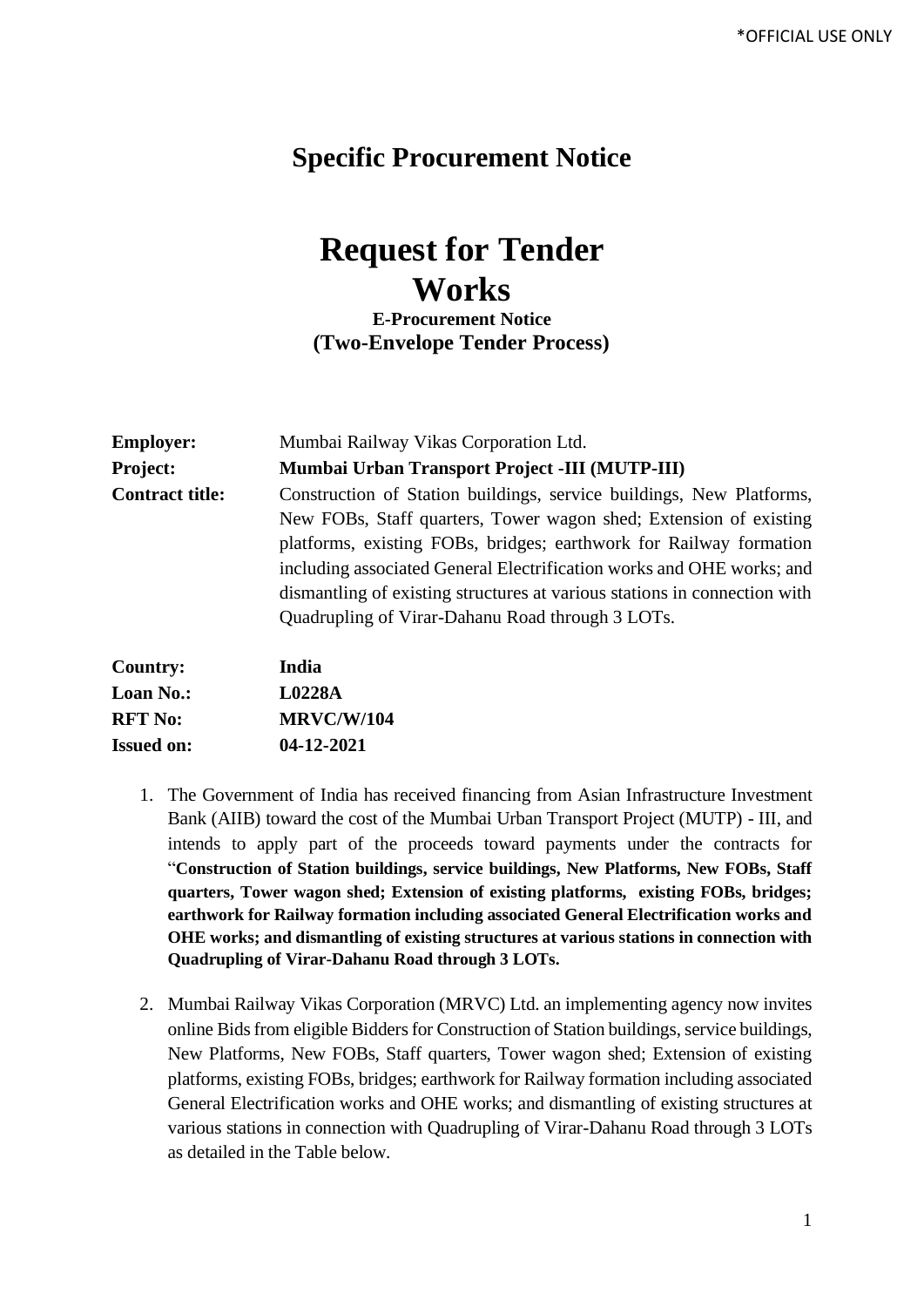| LOT No. | Name of The Work & RFT No.             | <b>Completion Period</b> |
|---------|----------------------------------------|--------------------------|
| LOT-I   | All Proposed structures in the section | 36 Months                |
|         | between Virar (Including)<br>and       |                          |
|         | Vaitarana (Including) Stations         |                          |
|         | RFT No. MRVC/W/104/LOT I               |                          |
|         |                                        |                          |
| LOT-II  | All Proposed structures in the section | 36 Months                |
|         | between Vaitarana (Excluding)          |                          |
|         | Palghar (Including) Stations           |                          |
|         | RFT No. MRVC/W/104/LOT II              |                          |
| LOT-III | All Proposed structures in the section | 36 Months                |
|         | between Palghar (Excluding)            |                          |
|         | Dahanu Road (Including) Stations       |                          |
|         | RFT No. MRVC/W/104/LOT III             |                          |

**Bidders may tender for any one lot or several lots or combination of lots of their choice as further defined in the tender document. Tenderer wishing to offer discount in case they are awarded more than one contract will be allowed to do so, provided those discounts are included in the Letter of Tender – Financial Part. To be eligible for an award of contract for more than one lot, the bidder is required to meet the sum of the qualification requirement for these lots.** Bidders are advised to note the clauses on eligibility (Section I Clause 4) and minimum qualification criteria (Section III – Evaluation and Qualification Criteria), to qualify for the award of the contract. In addition, please refer to paragraphs 4.4 of the "Interim Operational Directive on Procurement Instructions for Recipients" setting forth Asian Infrastructure Investment Bank's policy on conflict of interest. Bidding will be conducted through International Open Competitive Tender (IoCT) using Request for Tender (RFT) as specified in the Asian Infrastructure Investment Bank's "Procurement Policy of January 2016 " and Interim Operational Directive on Procurement Instructions for Recipients", June 2016, and is open to all eligible Bidders.

- 3. Interested eligible Bidders may obtain further information from Mr. Sunil Maske, Chief Project Manager-II, Mumbai Railway Vikas Corporation Ltd. (E-mail: [cpmii@mrvc.gov.in](mailto:cpmii@mrvc.gov.in) ) and inspect the Bidding document during office hours from 10.00 to 17.00 hrs. at the address given below*.*
- 4. The Bidding document in English is available online on [https://eprocure.gov.in](https://eprocure.gov.in/) from 04- 12-2021 to 21-01-2022 for a non-refundable fee as indicated in the table below. The method of payment will be demand draft/ cashier's check/ certified check payable at Mumbai in favour of "Mumbai Railway Vikas Corporation Ltd." or direct deposit to MRVC Bank account number as mentioned below the Table-A. Payment documents are to be submitted as per the procedure described in paragraph 9 below. Bidders will be required to register in the website. The bidders would be responsible for ensuring that any addenda available on the website is also downloaded and incorporated*.* Bid document is also available for information on official website of MRVC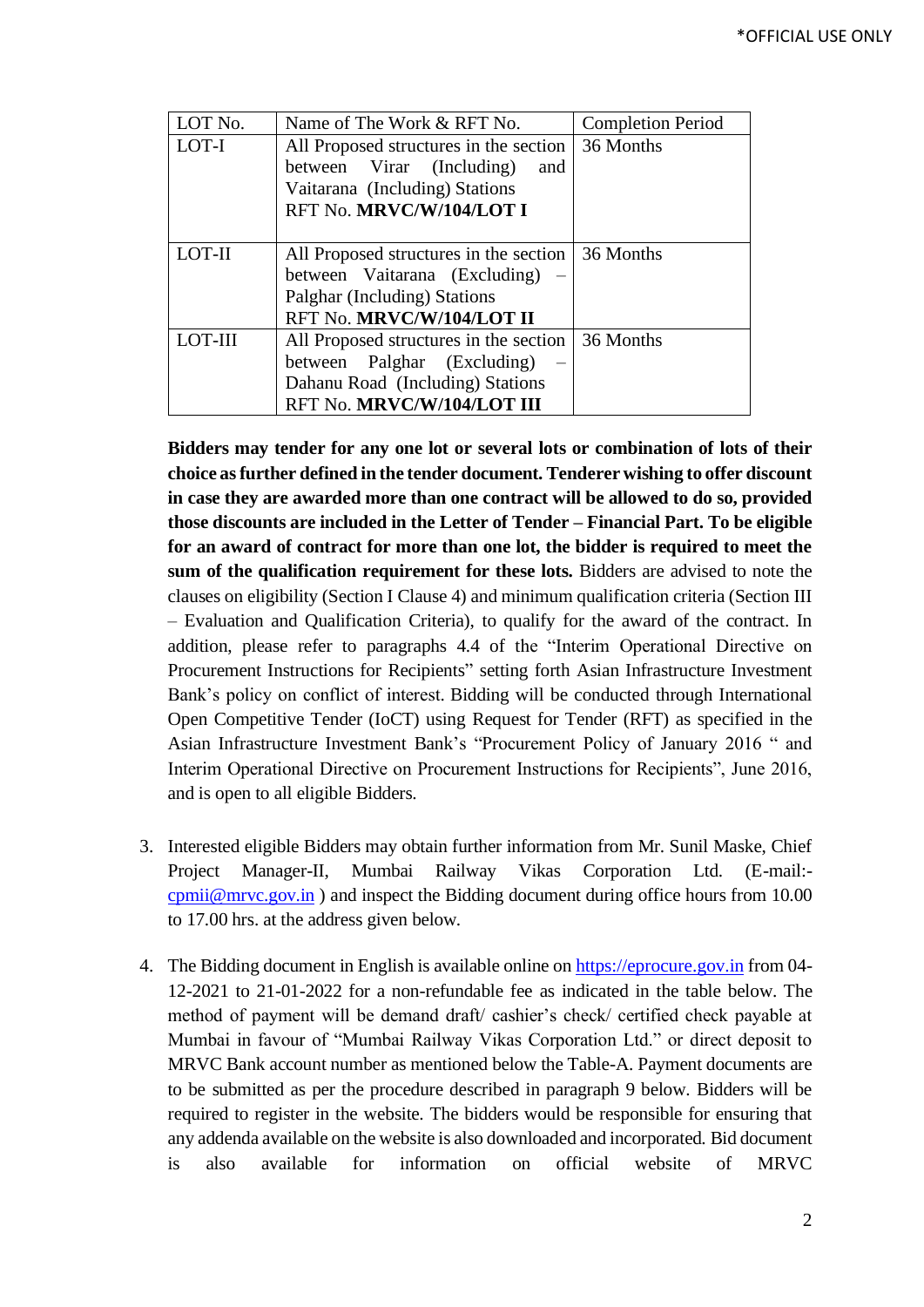www.mrvc.indianrailways.gov.in. However, bidder has to submit the offer only on eprocurement website [https://eprocure.gov.in.](https://eprocure.gov.in/)

- 5. For submission of the bids, the bidder is required to have Digital Signature Certificate (DSC) from one of the Certifying Authorities (CAs), authorized by Government of India for issuing DSC. Bidders can see the list of licensed CAs from the link [\(www.cca.gov.in\)](http://www.cca.gov.in/). Aspiring bidders who have not obtained the user ID and password for participating in eprocurement in this Project, may obtain the same from the website: [https://eprocure.gov.in.](https://eprocure.gov.in/)
- 6. Bids comprise two Parts, namely the Technical Part and the Financial Part, and both parts must be simultaneously submitted online o[n https://eprocure.gov.in](https://eprocure.gov.in/) (website) on or before 13.00 Hrs of 21-01-2022. Any bid or modifications to bid (including discount) received outside e-procurement system will not be considered. The electronic bidding system would not allow any late submission of bids. The "TECHNICAL PART" of the Bids will be publicly opened online on the same day in the presence of the Bidders' designated representatives and anyone who chooses to attend at the address below at 15.30 hours*,* and this could also be viewed by the bidders online. The "FINANCIAL PART" shall remain unopened in the e-procurement system until the second public Bid opening for the financial part. If the office happens to be closed on the date of opening of the bids as specified, the bids will be opened on the next working day at the same time and venue.
- 7. All Bids must be accompanied by a Bid Security of the amount specified for the Work in the table below, drawn in favour of "Mumbai Railway Vikas Corporation Ltd." Bid security will have to be in any one of the forms as specified in the bidding document and shall have to be valid for 45 days beyond the validity of the bid. (The original bid security documents in approved form shall be submitted as per the procedure described in paragraph 9 below).
- 8. The bidders are required to submit (a) original payment documents towards the cost of bidding document and registration on e-procurement website (if applicable); (b) original bid security in approved form; and (c) original affidavit regarding correctness of information furnished with bidding document, with Chief Project Manager –II, Mumbai Railway Vikas Corporation Ltd., Second Floor, Churchgate Railway Station Building, Mumbai – 400 020 before the Bid submission deadline given above, either by registered post/speed post/courier or by hand in sealed cover, failing which such bids will be declared non-responsive, and will not be opened. The employer, MRVC is not responsible for any delay in submission of the original document. Ensuring that these documents reach the concerned MRVC official in time is sole responsibility of the bidder.
- 9. A pre-bid meeting will be held on 17-12-2021 at 11.30 Hrs. at the office of Mumbai Railway Vikas Corporation Ltd., Second Floor, Churchgate Railway Station Building, Mumbai – 400 020 to clarify the issues and to answer questions on any matter that may be raised at that stage as stated in ITB Clause 7.4 of 'Instructions to Bidders' of the bidding document. Bidders are advised to download the bidding document prior to the pre-bid meeting in order for bidders to have a good understanding of the scope of the requirements under this contract for discussion and clarification at the pre-bid meeting.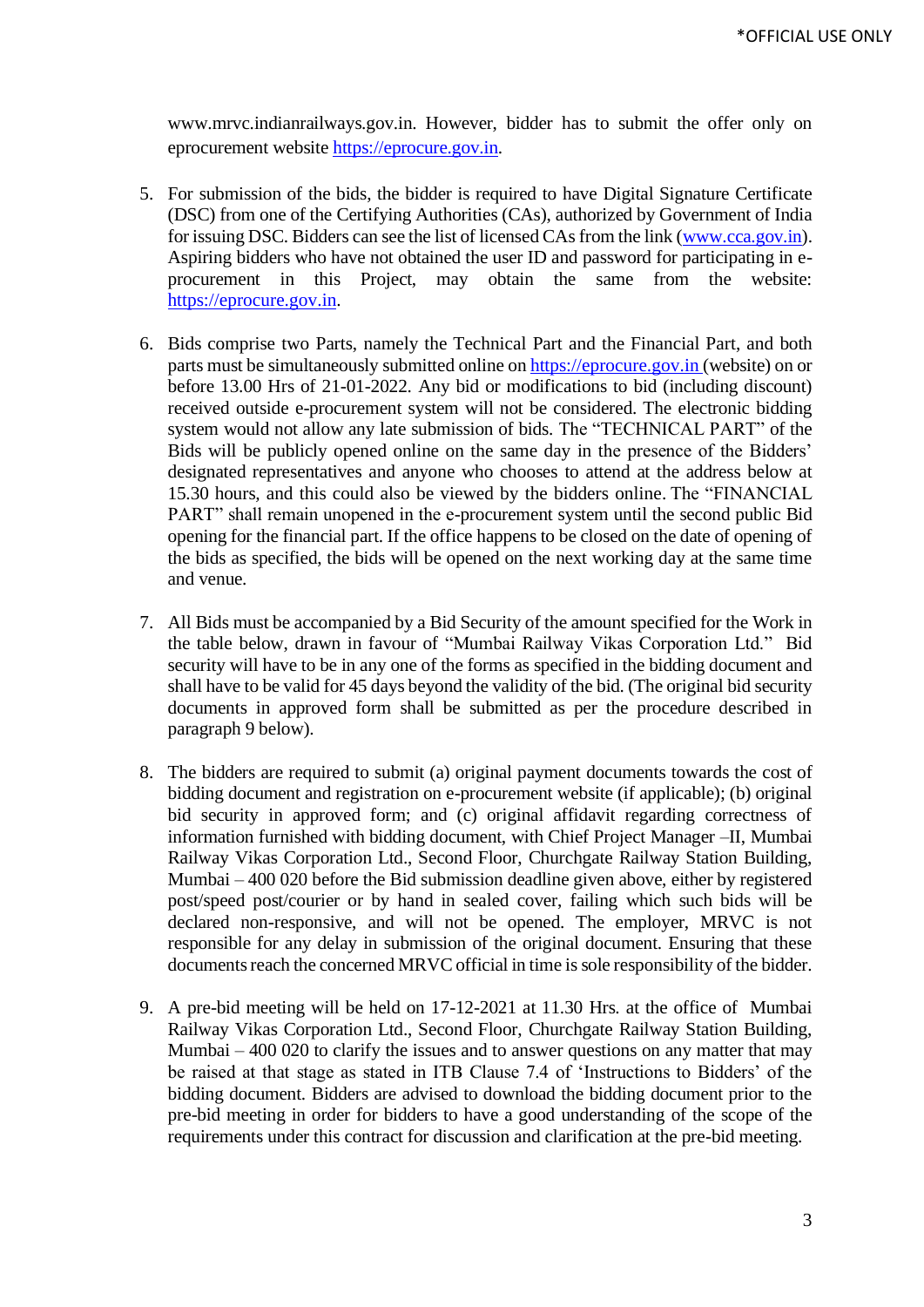- 10. Other details can be seen in the bidding document. The Employer shall not be held liable for any delays due to system failure beyond its control. Even though the system will attempt to notify the bidders of any bid updates, the Employer shall not be liable for any information not received by the bidder. It is the bidders' responsibility to verify the website for the latest information related to this bid.
- 11. The address(es) referred to above is (are):

Shri Sunil N. Maske, Chief Project Manager-II Mumbai Railway Vikas Corporation Ltd., Second Floor, Churchgate Railway Station Building, M.K. road, Mumbai – 400 020. Maharashtra, India Phone – 91 - 22 – 22092620 / Fax:- 91 – 22- 22096972 [cpmii@mrvc.gov.in](mailto:cpmii@mrvc.gov.in)*, [www.mrvc.indianrailways.gov.in](http://www.mrvc.indianrailways.gov.in/) &* [https://eprocure.gov.in](https://eprocure.gov.in/)

| .<br>Package No   | Name of Work                               | Bid Security *       | Cost of          | Period of  |
|-------------------|--------------------------------------------|----------------------|------------------|------------|
|                   |                                            | Rs. or (or           | Document         |            |
|                   |                                            |                      |                  | Completion |
|                   |                                            | equivalent           | Rs. or (or       |            |
|                   |                                            | amount in a freely   | equivalent       |            |
|                   |                                            | convertible          | amount in a      |            |
|                   |                                            | currency)            | freely           |            |
|                   |                                            |                      | convertible      |            |
|                   |                                            |                      | currency)        |            |
| MRVC/W/104        | Construction of Station<br>buildings,      |                      | Rs 11,800/-      |            |
|                   | service buildings, New Platforms, New      |                      | (Inclusive       |            |
|                   | FOBs, Staff quarters, Tower wagon          |                      | of GST i.e.      |            |
|                   | shed; Extension of existing platforms,     |                      | <b>INR10,000</b> |            |
|                   | existing FOBs, bridges; earthwork for      |                      | $+18\%$ GST)     |            |
|                   | Railway formation including associated     |                      | <b>OR</b>        |            |
|                   | General Electrification works and OHE      |                      | (equivalent      |            |
|                   | works; and dismantling of existing         |                      | amount in a      |            |
|                   | structures<br>at various<br>stations<br>in |                      | freely           |            |
|                   | connection with Quadrupling of Virar-      |                      | convertible      |            |
|                   | Dahanu Road through 3 LOTs.                |                      | currency)        |            |
| MRVC/W/104/LOT I  | All Proposed structures at Virar           | INR 81,40,000.00     |                  | 1095 Days  |
|                   | (Including) and Vaitarana (Including)      | (INR Eight           |                  | (36)       |
|                   | <b>Stations</b>                            | Million One          |                  | Months)    |
|                   |                                            | Hundred Forty        |                  |            |
|                   |                                            | Thousand only)       |                  |            |
|                   |                                            | OR (equivalent       |                  |            |
|                   |                                            | amount in freely     |                  |            |
|                   |                                            | convertible          |                  |            |
|                   |                                            | currency)            |                  |            |
| MRVC/W/104/LOT II | All Proposed structures in the section     | INR 97,65,000.00     |                  | 1095 Days  |
|                   | between Vaitarana (Excluding) -            | (INR Nine            |                  | (36)       |
|                   | Palghar (Including) Stations               | <b>Million Seven</b> |                  | Months)    |
|                   |                                            | <b>Hundred Sixty</b> |                  |            |
|                   |                                            | <b>Five Thousand</b> |                  |            |
|                   |                                            | only) OR             |                  |            |
|                   |                                            | (equivalent          |                  |            |
|                   |                                            | amount in freely     |                  |            |
|                   |                                            | convertible          |                  |            |
|                   |                                            | currency)            |                  |            |